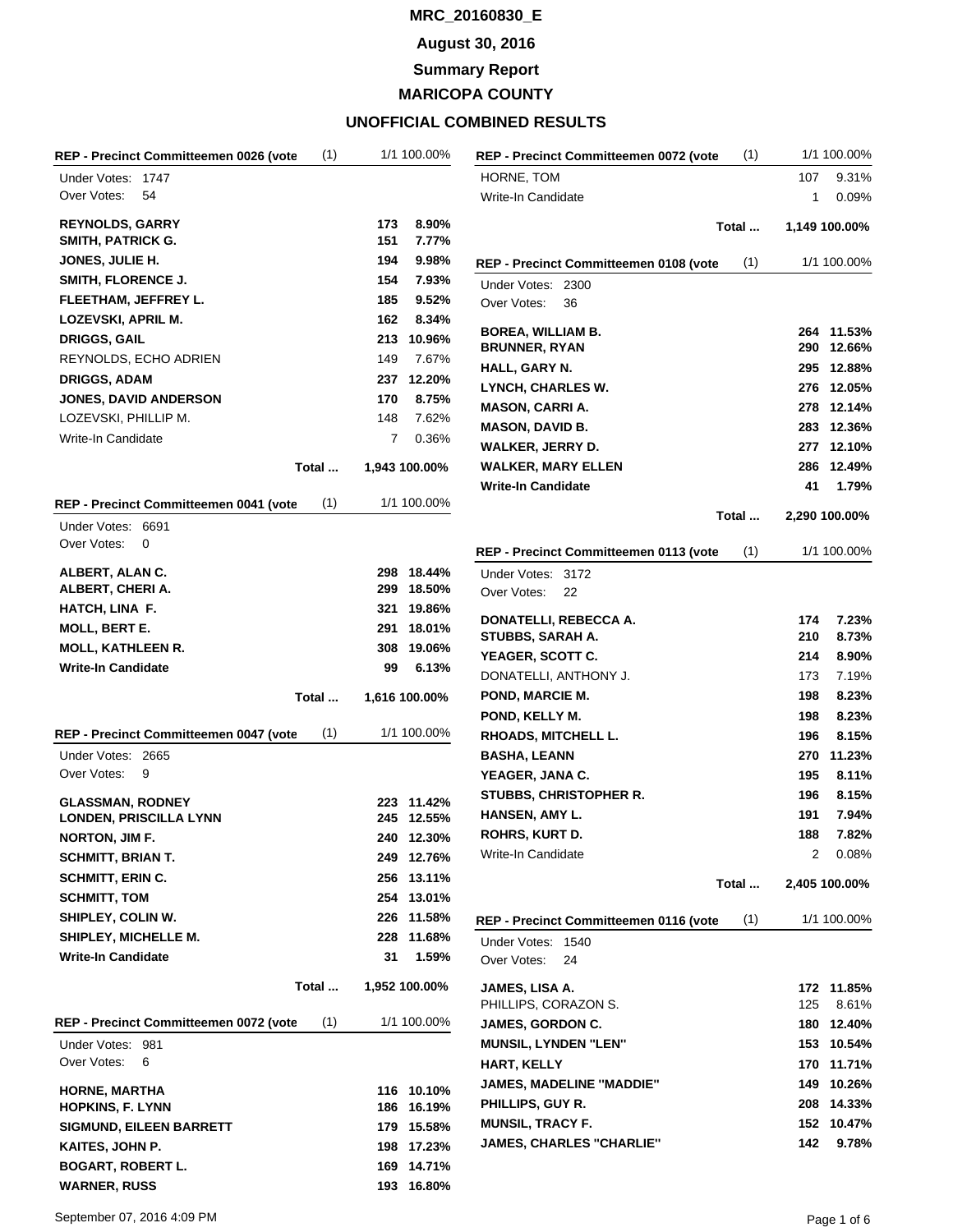### **August 30, 2016**

**Summary Report**

**MARICOPA COUNTY**

| (1)<br>REP - Precinct Committeemen 0116 (vote         | 1/1 100.00%              | (1)<br>REP - Precinct Committeemen 0216 (vote | 1/1 100.00%   |
|-------------------------------------------------------|--------------------------|-----------------------------------------------|---------------|
| Write-In Candidate                                    | $\mathbf{1}$<br>0.07%    | <b>Write-In Candidate</b>                     | 9<br>1.83%    |
| Total                                                 | 1,452 100.00%            | Total                                         | 491 100.00%   |
| (1)<br>REP - Precinct Committeemen 0192 (vote         | 1/1 100.00%              | (1)<br>REP - Precinct Committeemen 0228 (vote | 1/1 100.00%   |
| Under Votes: 5692<br>Over Votes:<br>39                |                          | Under Votes: 3427<br>Over Votes:<br>108       |               |
| DEMBOW, PAUL E.                                       | 8.93%<br>295             | <b>BRACKEN, JACKI LYNN</b>                    | 8.45%<br>262  |
| <b>GOLDBERG, NICOLE</b>                               | 7.26%<br>240             | <b>BRACKEN, MARK A.</b>                       | 253<br>8.16%  |
| KAUFFMAN, CATHERINE T.                                | 258<br>7.81%             | <b>BURKE, MINDEE JO</b>                       | 259<br>8.35%  |
| KAUFFMAN, GARY S.                                     | 257<br>7.78%             | <b>BURKE, TREVER L.</b>                       | 8.03%<br>249  |
| KIELTY, MEGHAN K.                                     | 239<br>7.23%             | <b>DOAK, ANNE MEDINA</b>                      | 7.93%<br>246  |
| KUNASEK, ANDREW W.                                    | 279<br>8.44%             | <b>HEYWOOD, CHAD</b>                          | 8.61%<br>267  |
| <b>MUELLER, JAMES W.</b>                              | 244<br>7.38%             | <b>HEYWOOD, RACHELLE</b>                      | 8.61%<br>267  |
| <b>MUELLER, LINDA H.</b>                              | 244<br>7.38%             | HOGLE, KATIE A.                               | 265<br>8.55%  |
| PETSAS, KATHY                                         | 255<br>7.72%             | <b>HOGLE, LANNY VANCE</b>                     | 243<br>7.84%  |
| PETSAS, NICHOLAS WILLIAM                              | 247<br>7.48%             | LUNDELL, LARAYNE J.                           | 8.42%<br>261  |
| <b>PETSAS, WILLIAM</b>                                | 243<br>7.35%             | LUNDELL, RUSSELL A.                           | 263<br>8.48%  |
| <b>STEILL, CANDACE W.</b>                             | 232<br>7.02%             | <b>WILSON, KENDALL KYLE</b>                   | 259<br>8.35%  |
| TIMM, ALISA M.                                        | 251<br>7.60%             | Write-In Candidate                            | 7<br>0.23%    |
| Write-In Candidate                                    | 20<br>0.61%              | Total                                         | 3,101 100.00% |
| Total                                                 | 3,304 100.00%            |                                               |               |
|                                                       |                          | (1)<br>REP - Precinct Committeemen 0234 (vote | 1/1 100.00%   |
| (1)<br>REP - Precinct Committeemen 0200 (vote         | 1/1 100.00%              | Under Votes: 2034                             |               |
| Under Votes: 2453                                     |                          | Over Votes:<br>30                             |               |
| Over Votes:<br>0                                      |                          | LINES, BRIANNE B.                             | 9.19%<br>189  |
| No Candidate                                          | 0.00%<br>0               | <b>MEGAW, JULIE C.</b>                        | 204<br>9.92%  |
| <b>Write-In Candidate</b>                             | 200 100.00%              | <b>STAMM, ANGELA</b>                          | 8.80%<br>181  |
| Total                                                 | 200 100.00%              | <b>CARROLL, ELIZABETH</b>                     | 10.07%<br>207 |
|                                                       |                          | <b>MANFREDI, KENA R.</b>                      | 179<br>8.71%  |
| (1)<br>REP - Precinct Committeemen 0210 (vote         | 1/1 100.00%              | <b>BELLUOMINI, EUGENE</b>                     | 8.37%<br>172  |
| Under Votes: 1410                                     |                          | <b>CARROLL, TODD C.</b>                       | 203<br>9.87%  |
| Over Votes:<br>8                                      |                          | CHIN, JAE M.                                  | 147<br>7.15%  |
|                                                       |                          | <b>FARNSWORTH, CURTIS B.</b>                  | 9.97%<br>205  |
| HOMES, BEVERLY J.                                     | 191 12.26%               | FREEMYER, JUNE M.                             | 194<br>9.44%  |
| <b>HOMES, CHARLES I.</b>                              | 184 11.81%               | <b>BELLUOMINI, SHIRLEY E.</b>                 | 171<br>8.32%  |
| <b>KREDIT, KATHERINE J.</b><br>LEWIS, RICHARD R., JR. | 195 12.52%<br>196 12.58% | Write-In Candidate                            | 0.19%<br>4    |
| PORTER, C. CURTIS                                     | 197 12.64%               | Total                                         | 2,056 100.00% |
| <b>RAMAGE, NANCY A.</b>                               | 189 12.13%               |                                               |               |
| <b>SPEARS, GARY E.</b>                                | 187 12.00%               | REP - Precinct Committeemen 0245 (vote<br>(1) | 1/1 100.00%   |
| SPEARS, PRISCILLA A.                                  | 200 12.84%               | Under Votes: 2895                             |               |
| Write-In Candidate                                    | 19<br>1.22%              | Over Votes:<br>22                             |               |
|                                                       |                          | <b>WILLIAMSON, SON HEE</b>                    | 5.95%<br>214  |
| Total                                                 | 1,558 100.00%            | <b>SANDSTROM, PAUL ROBERT</b>                 | 344<br>9.57%  |
| (1)<br>REP - Precinct Committeemen 0216 (vote         | 1/1 100.00%              | JUVAN, DON W.                                 | 252<br>7.01%  |
|                                                       |                          | <b>STAPLEY, DON</b>                           | 8.68%<br>312  |
| Under Votes: 839<br>Over Votes:<br>0                  |                          | FLAKE, CHERYL LANAE                           | 313<br>8.71%  |
|                                                       |                          | <b>HEAP, DEENA ELIZABETH</b>                  | 357<br>9.93%  |
| <b>BUTLER, REBECCA</b>                                | 131 26.68%               | PORTER, KRISTINE L.                           | 342<br>9.51%  |
| HINMAN, JAKE ALEXANDER                                | 116 23.63%               | <b>SANDSTROM, HEATHER BENSON</b>              | 9.49%<br>341  |
| LEVINUS, COURTNEY A.                                  | 121 24.64%               | DAVIS, LORA L.                                | 293<br>8.15%  |
| <b>LEVINUS, FREDERICK CHARLES</b>                     | 114 23.22%               |                                               |               |
| September 07, 2016 4:09 PM                            |                          |                                               | Page 2 of 6   |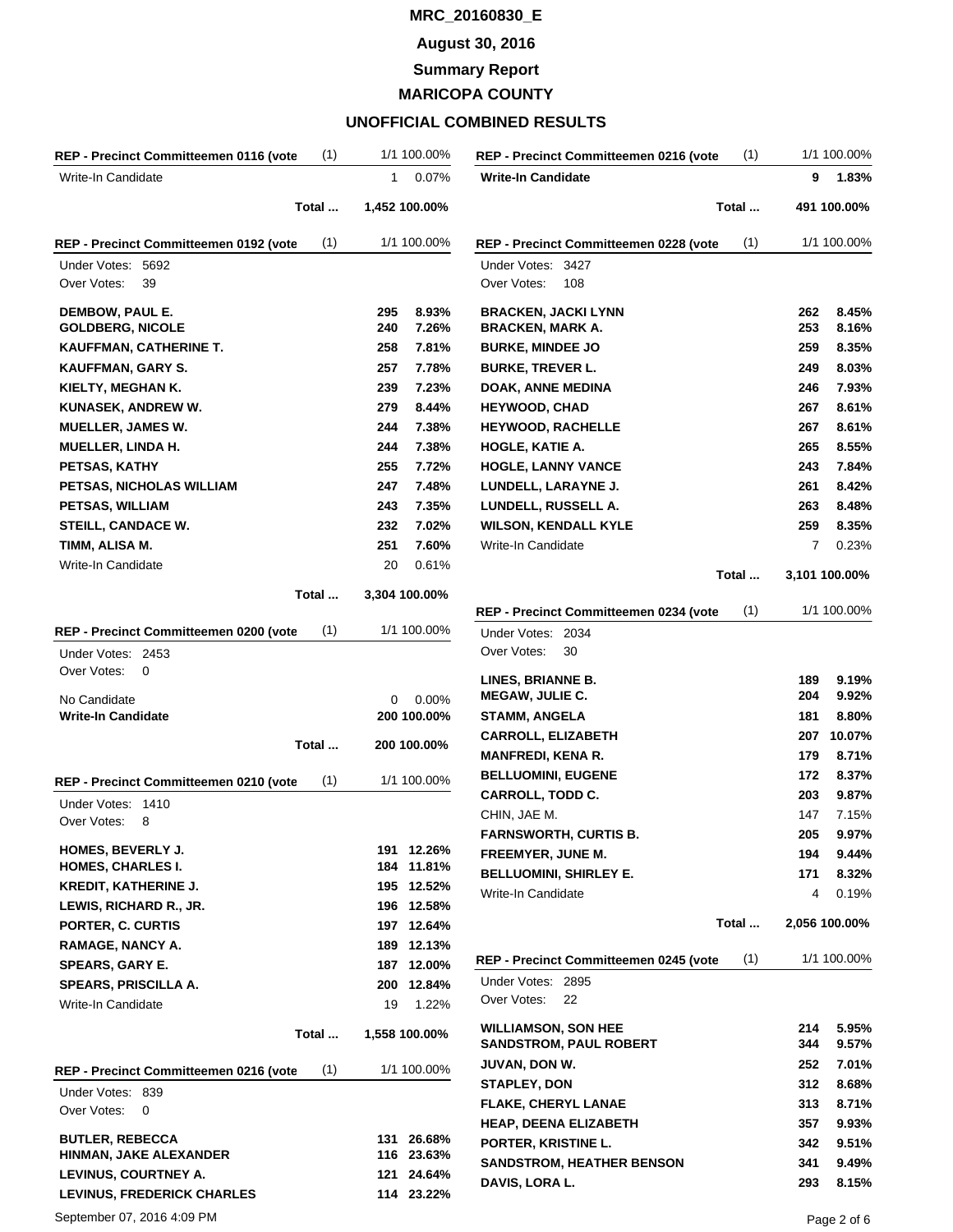### **August 30, 2016**

**Summary Report**

**MARICOPA COUNTY**

## **UNOFFICIAL COMBINED RESULTS**

| REP - Precinct Committeemen 0245 (vote                | (1)   |     | 1/1 100.00%   |
|-------------------------------------------------------|-------|-----|---------------|
| KARAM, JOHN D.                                        |       | 198 | 5.51%         |
| <b>SCHLAPPI, BECKY</b>                                |       | 346 | 9.62%         |
| <b>GRANT, MERWIN D.</b>                               |       | 279 | 7.76%         |
| Write-In Candidate                                    |       | 4   | $0.11\%$      |
|                                                       | Total |     | 3,595 100.00% |
| REP - Precinct Committeemen 0246 (vote                | (1)   |     | 1/1 100.00%   |
| Under Votes:<br>8116                                  |       |     |               |
| Over Votes:<br>68                                     |       |     |               |
| ANDERSEN, TIFFANY N.                                  |       | 285 | 5.47%         |
| <b>SCOTT, KAREN</b>                                   |       | 307 | 5.89%         |
| <b>NELSON, CINDI</b>                                  |       | 307 | 5.89%         |
| <b>JOHNSON, MARILYN</b>                               |       | 284 | 5.45%         |
| <b>KUBRICKY, GLENN</b>                                |       | 283 | 5.43%         |
| ANDERSEN, SCOTT G.                                    |       | 300 | 5.76%         |
| PLATT, MITCHEL D.                                     |       | 277 | 5.31%         |
| <b>BROOKS, JERRY</b>                                  |       | 289 | 5.54%         |
| PLATT, MARY I.                                        |       | 277 | 5.31%         |
| <b>CANNON, MICHAEL S.</b>                             |       | 280 | 5.37%         |
| ASGARI, SHADOW                                        |       | 201 | 3.86%         |
| <b>ENGEL, ERIC</b>                                    |       | 304 | 5.83%         |
| WASTCHAK, DEVAN F.                                    |       | 198 | 3.80%         |
| <b>BROOKS, SHEILA J.</b>                              |       | 287 | 5.51%         |
| PLATT, DANE                                           |       | 264 | 5.07%         |
| KIRKHAM, ANNE E.                                      |       | 261 | 5.01%         |
| <b>NELSON, DAVID C.</b>                               |       | 298 | 5.72%         |
| <b>VANLEUVEN, RUTHANN B.</b>                          |       | 215 | 4.13%         |
| <b>KUBRICKY, PAMELA</b>                               |       | 264 | 5.07%         |
| Write-In Candidate                                    |       | 31  | 0.59%         |
|                                                       | Total |     | 5,212 100.00% |
| REP - Precinct Committeemen 0253 (vote                | (1)   |     | 1/1 100.00%   |
| Under Votes:<br>1647<br>Over Votes:<br>$\overline{7}$ |       |     |               |
|                                                       |       |     |               |
| <b>KERR, MISCHA</b>                                   |       | 180 | 12.26%        |
| <b>LYNCH, ANNE LIADY</b>                              |       | 190 | 12.94%        |
| GUTIER, MILTON C.                                     |       | 126 | 8.58%         |
| GUTIER, MIRYAM E.                                     |       | 120 | 8.17%         |
| <b>GUTIER, ALBERTO</b>                                |       | 146 | 9.95%         |
| <b>KRAFT, JAMES</b>                                   |       | 156 | 10.63%        |
| LYNCH, ROBERT S.                                      |       | 179 | 12.19%        |
| <b>MARSHALL, WENDY L.</b>                             |       | 194 | 13.22%        |
| KRAFT, BEV                                            |       | 168 | 11.44%        |
| Write-In Candidate                                    |       | 9   | 0.61%         |
|                                                       | Total |     | 1,468 100.00% |
| REP - Precinct Committeemen 0255 (vote                | (1)   |     | 1/1 100.00%   |
| Under Votes:<br>10918                                 |       |     |               |
| Over Votes:<br>95                                     |       |     |               |

|                                        | (1)   |               | 1/1 100.00% |
|----------------------------------------|-------|---------------|-------------|
| <b>BOGLE, MITCHELL K.</b>              |       | 462           | 4.92%       |
| <b>JACKSON, JON L.</b>                 |       | 432           | 4.60%       |
| <b>LEE, SPENCER C.</b>                 |       | 336           | 3.58%       |
| <b>PIERCE, KYLE</b>                    |       | 449           | 4.78%       |
| <b>GILES, DAWN</b>                     |       | 624           | 6.64%       |
| OLDROYD, PATRICIA R.                   |       | 484           | 5.15%       |
| <b>SALMON, NANCY</b>                   |       | 635           | 6.76%       |
| <b>SALMON, MATT</b>                    |       | 689           | 7.34%       |
| ASH, JACOB J.                          |       | 404           | 4.30%       |
| <b>GILES, JOHN</b>                     |       | 675           | 7.19%       |
| OLDROYD, DAVID A.                      |       | 493           | 5.25%       |
| <b>DICKSON, ALYSON E.</b>              |       | 373           | 3.97%       |
| GRIER, LISA M.                         |       | 376           | 4.00%       |
| PIERCE, SHERRY                         |       | 497           | 5.29%       |
| <b>HARRIS, AUSTIN D.</b>               |       | 341           | 3.63%       |
| <b>GRIER, THOMAS</b>                   |       | 386           | 4.11%       |
| COX, JARED S.                          |       | 494           | 5.26%       |
| <b>SARAGER, T. MORGAN</b>              |       | 359           | 3.82%       |
| POWELL, CHARLES E.                     |       | 333           | 3.55%       |
| Write-In Candidate                     |       | 21            | 0.22%       |
|                                        | Total | 9,393 100.00% |             |
| REP - Precinct Committeemen 0257 (vote | (1)   |               | 1/1 100.00% |
| Under Votes:<br>8186                   |       |               |             |
| Over Votes:<br>60                      |       |               |             |
| SMITH, RONALD A.                       |       | 445           | 5.36%       |
| <b>BOVINETTE, WILLIAM VANCE</b>        |       | 399           | 4.81%       |
| HANSEN, DAVID F.                       |       | 317           | 3.82%       |
|                                        |       |               |             |
| JAMES, MARIE                           |       | 291           | 3.51%       |
| <b>HELLIGE, CLANCY C.</b>              |       | 344           | 4.15%       |
| VELEZ, ROGER F., JR.                   |       | 363           | 4.37%       |
| STOCK, EDITH E.                        |       | 281           | 3.39%       |
| YATES, CECIL                           |       | 460           | 5.54%       |
| <b>HANSEN, ROSEMARY</b>                |       | 320           | 3.86%       |
| <b>HUFFMAN, TERRI ANN</b>              |       | 385           | 4.64%       |
| <b>DILL, CHARLENE</b>                  |       | 383           | 4.62%       |
| <b>GAZIANO, PHILIP M.</b>              |       | 336           | 4.05%       |
| <b>SCHMIT. LAURENCE J.</b>             |       | 402           | 4.84%       |
| <b>JAMES, BOE</b>                      |       | 338           | 4.07%       |
| STOCK, RICHARD PERRY                   |       | 263           | 3.17%       |
| STEFANOVICH, LOUREEN M.                |       | 246           | 2.96%       |
| <b>GROSS, EFFIE A.</b>                 |       | 376           | 4.53%       |
| FRANKLIN, WALT                         |       | 306           | 3.69%       |
| DENOMME, ARLIE B.                      |       | 275           | 3.31%       |
| <b>RUTKOWSKI, JUDY</b>                 |       | 506           | 6.10%       |
| RUTKOWSKI, RICHARD                     |       | 502           | 6.05%       |
| <b>MUNN, EVELYN M.</b>                 |       | 432           | 5.21%       |
| DENOMME, HAROLD J.                     |       | 307           | 3.70%       |
| Write-In Candidate                     |       | 22            | 0.27%       |

**Total ... 8,299 100.00%**

**PIERCE, GARY 530 5.64%**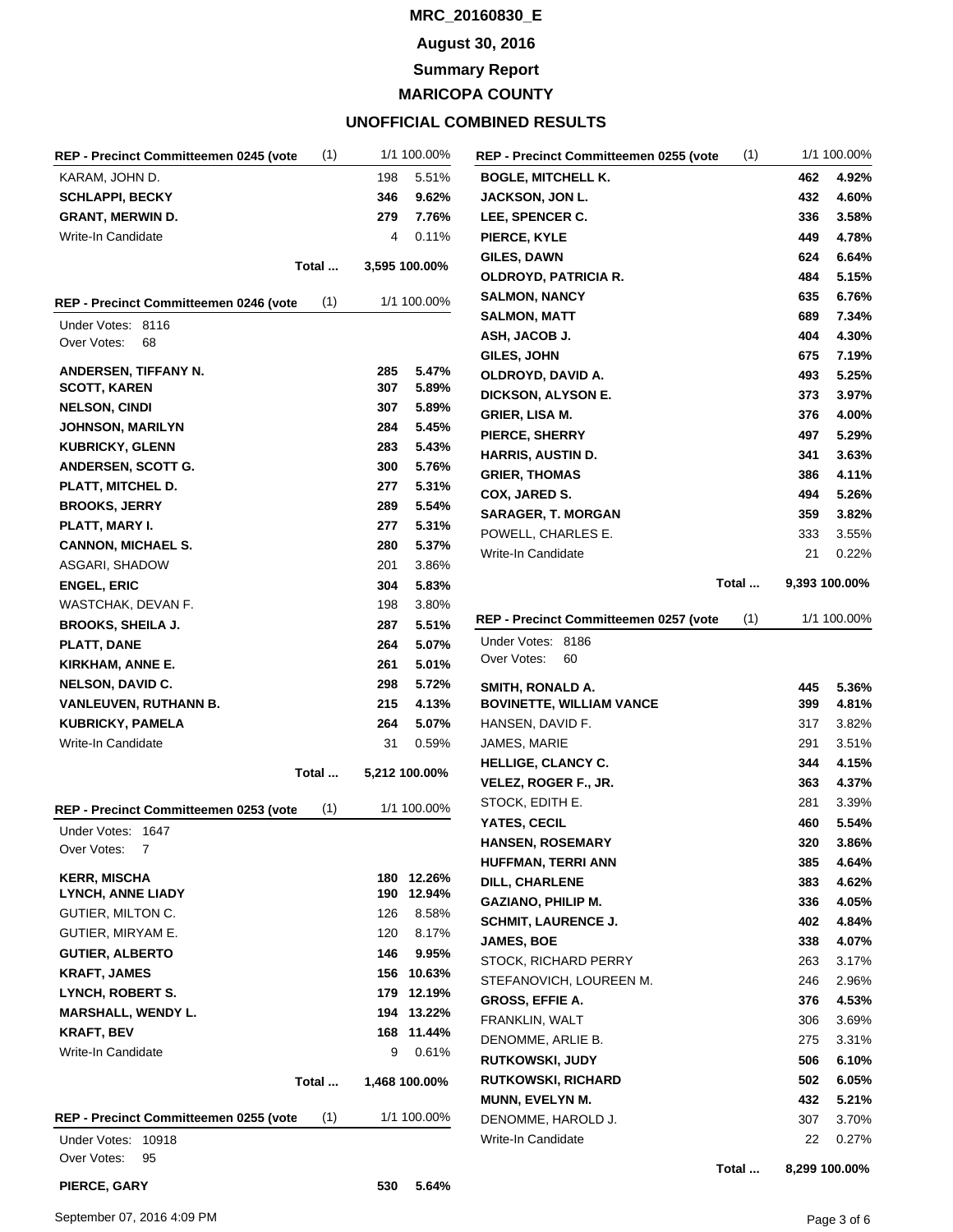### **August 30, 2016**

**Summary Report**

**MARICOPA COUNTY**

| (1)<br>REP - Precinct Committeemen 0331 (vote |     | 1/1 100.00%   | (1)<br><b>REP - Precinct Committeemen 0400 (vote</b> |     | 1/1 100.00%   |
|-----------------------------------------------|-----|---------------|------------------------------------------------------|-----|---------------|
| Under Votes: 2085<br>Over Votes:<br>70        |     |               | Under Votes: 11632<br>Over Votes:<br>399             |     |               |
| PHILLIPS, MICHELE M.                          | 257 | 9.57%         | <b>BREYER, LYNNE F.</b>                              | 424 | 5.29%         |
| <b>COX, GARY LEON</b>                         | 206 | 7.67%         | <b>BARNETT, BRIAN M.</b>                             | 409 | 5.10%         |
| <b>ANDERSON, LORILI ANN</b>                   | 241 | 8.98%         | KWASMAN, ORIT                                        | 344 | 4.29%         |
| <b>VASILIOW, THOMAS G.</b>                    | 216 | 8.04%         | <b>BREYER, RICHARD A.</b>                            | 411 | 5.13%         |
| <b>ANDERSON, MARDE L.</b>                     | 219 | 8.16%         | HILDEBRANT, ARDITH D.                                | 393 | 4.90%         |
| WIGMAN, JOEL S.                               | 240 | 8.94%         | <b>CLOW, LAWRENCE B.</b>                             | 377 | 4.70%         |
| <b>VOORHIES, BONNIE K.</b>                    | 218 | 8.12%         | <b>STOREY, CLAUDIA P.</b>                            | 416 | 5.19%         |
| <b>WIGMAN, TINA M.</b>                        | 228 | 8.49%         | <b>DEVERE, CAROLEE</b>                               | 404 | 5.04%         |
| COX, JOYCE ANN                                | 196 | 7.30%         | BERRY, VAN L.                                        | 388 | 4.84%         |
| <b>FORREST, WILLIAM C.</b>                    | 252 | 9.39%         | <b>JUNKER, JOSEPH EARL</b>                           | 412 | 5.14%         |
| VOORHIES, CLYDE LEON                          | 185 | 6.89%         | LINSCOTT, JONATHAN D.                                | 387 | 4.83%         |
| <b>MALLOQUE, SHARON G.</b>                    | 216 | 8.04%         | <b>PATON, JONATHAN LEE</b>                           | 421 | 5.25%         |
| Write-In Candidate                            | 11  | 0.41%         | <b>SAMPSON, CYNTHIA</b>                              | 419 | 5.23%         |
|                                               |     |               | ETTWEIN, JAMES F.                                    | 365 | 4.55%         |
| Total                                         |     | 2,685 100.00% | <b>SCHWARTZ, JEFF</b>                                | 375 | 4.68%         |
| (1)<br>REP - Precinct Committeemen 0371 (vote |     | 1/1 100.00%   | <b>GOODWIN, ANNELIESE</b>                            | 404 | 5.04%         |
|                                               |     |               | PIZZATO, GENE F.                                     | 374 | 4.67%         |
| Under Votes: 4293<br>Over Votes:<br>44        |     |               | CAHILL, YVONNE D.                                    | 451 | 5.63%         |
|                                               |     |               | <b>KWASMAN, ADAM</b>                                 | 377 | 4.70%         |
| <b>MINEO, FRANK</b>                           | 181 | 7.01%         | PATON, ANGELA K.                                     | 432 | 5.39%         |
| <b>NORTON, JACQUELINE R.</b>                  | 252 | 9.76%         | Write-In Candidate                                   | 31  | 0.39%         |
| <b>MAGUIRE, RITA P.</b>                       | 234 | 9.06%         |                                                      |     |               |
| WARNE, JAMES E., JR.                          | 219 | 8.48%         | Total                                                |     | 8,014 100.00% |
| LENTZ, DALE D.                                | 218 | 8.44%         |                                                      |     |               |
| LENTZ, BEVERLY J.                             | 203 | 7.86%         | (1)<br>REP - Precinct Committeemen 0405 (vote        |     | 1/1 100.00%   |
| <b>ENTZ, GEE GEE</b>                          | 239 | 9.26%         | Under Votes: 16817                                   |     |               |
| REYES, FABIOLA I.                             | 178 | 6.89%         | Over Votes:<br>946                                   |     |               |
| <b>KHAN, LISA</b>                             | 208 | 8.06%         | <b>ASKEY, JOSHUA</b>                                 | 557 | 4.70%         |
| WARNE, JOAN A.                                | 221 | 8.56%         | <b>ASKEY, LISA</b>                                   | 565 | 4.77%         |
| <b>MISHKIN, CORY ADAM</b>                     | 203 | 7.86%         | <b>BUBLITZ, SHERI L.</b>                             | 523 | 4.41%         |
| <b>BROWN, ERIC R.</b>                         | 224 | 8.68%         | <b>FRANCIS, LAURA</b>                                | 549 | 4.63%         |
| Write-In Candidate                            | 2   | 0.08%         | <b>FRANCIS, RAMON</b>                                | 534 | 4.51%         |
|                                               |     |               | <b>GRAY, KAREN</b>                                   | 554 | 4.68%         |
| Total                                         |     | 2,582 100.00% | <b>IVIE, LESLIE N.</b>                               | 529 | 4.46%         |
| (1)<br>REP - Precinct Committeemen 0386 (vote |     | 1/1 100.00%   | <b>IVIE, STEWART F.</b>                              | 535 | 4.52%         |
|                                               |     |               | <b>KAMPFE, BOB</b>                                   | 532 | 4.49%         |
| Under Votes: 372<br>Over Votes:<br>0          |     |               | <b>KELLY, BRITTANY</b>                               | 537 | 4.53%         |
|                                               |     |               | <b>KELLY, CHAD</b>                                   | 541 | 4.57%         |
| <b>EVANS, JALENE M.</b>                       |     | 93 16.23%     | <b>KRUSE, NANCY A.</b>                               | 525 | 4.43%         |
| <b>ALTENHOFF, SHARON L.</b>                   |     | 102 17.80%    | LANE, DEBRA M.                                       | 540 | 4.56%         |
| NEELY, DANIELLE L.                            |     | 100 17.45%    | LANE, DOUGLAS O.                                     | 539 | 4.55%         |
| <b>EVANS, BRIAN KEITH</b>                     |     | 92 16.06%     | LIVINGSTON, DANIELLE M.                              | 532 | 4.49%         |
| NEELY, JERRY M.                               |     | 98 17.10%     | LIVINGSTON, JODY L.                                  | 523 | 4.41%         |
| LYON, JOHN J.                                 |     | 84 14.66%     | <b>MCCURDY, RICHARD JAMES</b>                        | 529 | 4.46%         |
| Write-In Candidate                            | 4   | 0.70%         | <b>MONROE, TERI</b>                                  | 521 | 4.40%         |
| Total                                         |     | 573 100.00%   | SMITH, APRIL MARIE                                   | 544 | 4.59%         |
|                                               |     |               | <b>TARWATER, JACQUALYN DANELL</b>                    | 539 | 4.55%         |
|                                               |     |               | <b>TARWATER, ROBERT B.</b>                           | 558 | 4.71%         |
|                                               |     |               | <b>VARELA-SCHUTES, LISA</b>                          | 525 | 4.43%         |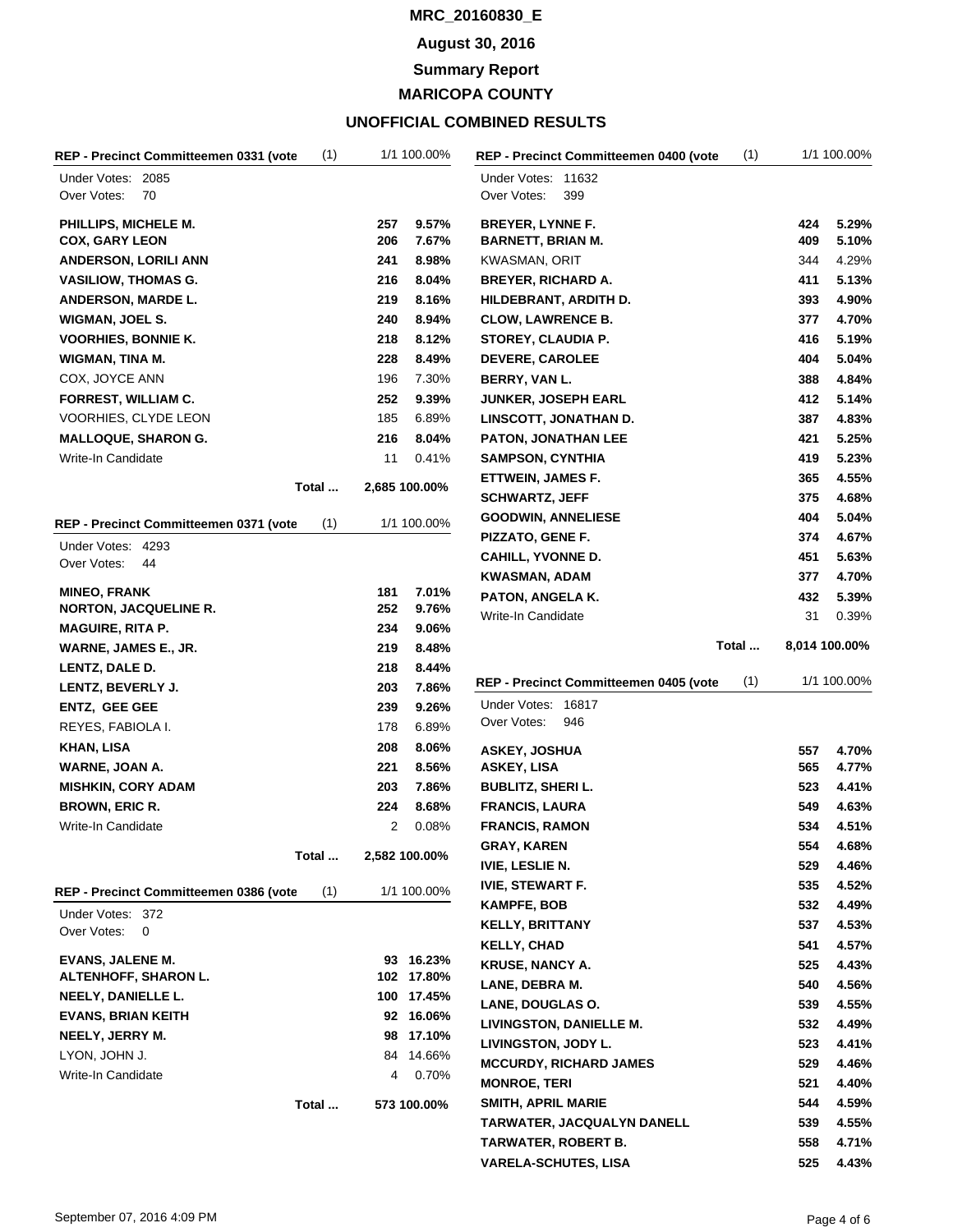**August 30, 2016**

**Summary Report**

**MARICOPA COUNTY**

| REP - Precinct Committeemen 0405 (vote     | (1)   |      | 1/1 100.00%    |
|--------------------------------------------|-------|------|----------------|
| Write-In Candidate                         |       | 18   | 0.15%          |
|                                            | Total |      | 11,849 100.00% |
| REP - Precinct Committeemen 0426 (vote     | (1)   |      | 1/1 100.00%    |
| 4382<br>Under Votes:                       |       |      |                |
| Over Votes:<br>72                          |       |      |                |
| <b>WINKLE, ROBIN M.</b>                    |       | 217  | 5.13%          |
| PHOENIX, COURTNEY L.                       |       | 206  | 4.87%          |
| SIMCHAK, MARGERY B.                        |       | 255  | 6.02%          |
| ORTENSTONE, JAMES E.                       |       | 158  | 3.73%          |
| <b>WINKLE, KAREN L.</b>                    |       | 200  | 4.72%          |
| ASTER, GERARD F.                           |       | 180  | 4.25%          |
| <b>SURDAKOWSKI, LINDA MARIE</b>            |       | 256  | 6.05%          |
| ROCHFORD, JEFFREY T.                       |       | 182  | 4.30%          |
| SWEENEY, RAY                               |       | 187  | 4.42%          |
| <b>SHADEGG, JOHN B.</b>                    |       | 442  | 10.44%         |
| KOVACH, MARY J.                            |       | 232  | 5.48%          |
| <b>BRASWELL, DAVID L.</b>                  |       | 226  | 5.34%          |
| HARRIS, WESLEY W.                          |       | 204  | 4.82%          |
| <b>SHADEGG, STEPHEN BARDEN</b>             |       | 299  | 7.06%          |
| BRASWELL, RHONDA Q.                        |       | 191  | 4.51%          |
| <b>SHADEGG, SHIRLEY A.</b>                 |       | 390  | 9.21%          |
| HARRIS, RAYDENE L.                         |       | 152  | 3.59%          |
| <b>ISAACSON, DONALD G.</b>                 |       | 252  | 5.95%          |
| Write-In Candidate                         |       | 5    | 0.12%          |
|                                            | Total |      | 4,234 100.00%  |
| REP - Precinct Committeemen 0431 (vote     | (1)   |      | 1/1 100.00%    |
| Under Votes:<br>4887<br>Over Votes:<br>105 |       |      |                |
| <b>COVERT, DARRELL J.</b>                  |       | 268. | 5.49%          |
| <b>COVERT, RITA L.</b>                     |       | 268  | 5.49%          |
| <b>EBERLE, ANDREW DAVID</b>                |       | 313  | 6.42%          |
| <b>EBERLE, DONNA LEE</b>                   |       | 322  | 6.60%          |
| <b>EBERLE, MATT M.</b>                     |       | 339  | 6.95%          |
| <b>FINLINSON, D. ROBIN</b>                 |       | 300  | 6.15%          |
| <b>HARRIS, AARON</b>                       |       | 304  | 6.23%          |
| <b>MESNARD, HOLLY N.</b>                   |       | 334  | $6.85\%$       |
| MESNARD, J.D.                              |       | 355  | 7.28%          |
| PEKAU, GREGG                               |       | 326  | 6.68%          |
| PEKAU, SHAUNA                              |       | 314  | 6.44%          |
| <b>SCHINKE, CHARLES F.</b>                 |       | 278  | 5.70%          |
| <b>WENINGER, JEFF</b>                      |       | 384  | 7.87%          |
| YARBROUGH, LINDA C.                        |       | 347  | 7.11%          |
| YARBROUGH, STEVEN B.                       |       | 381  | 7.81%          |
| Write-In Candidate                         |       | 45   | 0.92%          |
|                                            | Total |      | 4,878 100.00%  |

| REP - Precinct Committeemen 0460 (vote   | (1)   |     | 1/1 100.00%   |
|------------------------------------------|-------|-----|---------------|
| Under Votes:<br>499                      |       |     |               |
| Over Votes:<br>0                         |       |     |               |
| ALLEN, DICK C.                           |       |     | 126 31.42%    |
| <b>CARMICHAEL, RONALD</b>                |       | 135 | 33.67%        |
| <b>MOSELEY, PEG</b>                      |       | 139 | 34.66%        |
| <b>Write-In Candidate</b>                |       | 1   | 0.25%         |
|                                          |       |     |               |
|                                          | Total |     | 401 100.00%   |
| REP - Precinct Committeemen 0487 (vote   | (1)   |     | 1/1 100.00%   |
| Under Votes:<br>295                      |       |     |               |
| Over Votes:<br>0                         |       |     |               |
| <b>KOUTS, TOM</b>                        |       | 73  | 19.16%        |
| <b>BENTLEY, JAMES G.</b>                 |       | 80  | 21.00%        |
| POTTER, LOIS J.                          |       | 73  | 19.16%        |
| STOA, GORDON A.                          |       |     | 86 22.57%     |
| BUTLER, JOANDELL E.                      |       | 68  | 17.85%        |
| Write-In Candidate                       |       | 1   | 0.26%         |
|                                          |       |     |               |
|                                          | Total |     | 381 100.00%   |
|                                          |       |     |               |
| REP - Precinct Committeemen 0520 (vote   | (1)   |     | 1/1 100.00%   |
| 1384<br>Under Votes:<br>Over Votes:<br>8 |       |     |               |
|                                          |       |     |               |
| LEWIS, JOHN W.                           |       |     | 245 14.79%    |
| <b>BECKHART, BENJAMIN T.</b>             |       | 149 | $9.00\%$      |
| LEWIS, JENNIFER L.                       |       | 188 | 11.35%        |
| BECKHART, MICAIAH SUSANNE                |       | 137 | 8.27%         |
| <b>BELLUS, GINA J.</b>                   |       |     | 197 11.90%    |
| <b>BROWN, GLEN L.</b>                    |       | 193 | 11.65%        |
| <b>LEWIS, GEOFF</b>                      |       | 180 | 10.87%        |
| <b>WHITMER, JOHN MERRILL</b>             |       | 170 | 10.27%        |
| <b>LEWIS, LACINDA S.</b>                 |       | 197 | 11.90%        |
| Write-In Candidate                       |       | 0   | $0.00\%$      |
|                                          |       |     |               |
|                                          | Total |     | 1,656 100.00% |
| REP - Precinct Committeemen 0572 (vote   | (1)   |     | 1/1 100.00%   |
| Under Votes:<br>3064                     |       |     |               |
| Over Votes:<br>10                        |       |     |               |
| <b>TEEGARDEN, GEORGE W.</b>              |       | 160 | 7.46%         |
| <b>TAYLOR, KARRIN KUNASEK</b>            |       | 170 | 7.92%         |
| TULLY, KIRSTIN W.                        |       | 201 | 9.37%         |
| <b>HOBERG, TROY</b>                      |       | 167 | 7.78%         |
| HARTMANN, ROBERT S.                      |       | 173 | 8.06%         |
|                                          |       |     |               |
| RIMSZA, CRYSTAL                          |       | 235 | 10.95%        |
| HUMMELL, BRIAN                           |       | 158 | 7.36%         |
| HYDE, HENRY V.Z., JR.                    |       | 132 | 6.15%         |
| <b>HOBERG, LISA M.</b>                   |       | 171 | 7.97%         |
| TULLY, STEPHEN W.                        |       | 202 | 9.41%         |
| HARTMANN, KIM C.                         |       | 190 | 8.85%         |
| TEEGARDEN, SHIRLEY A.                    |       | 163 | 7.60%         |